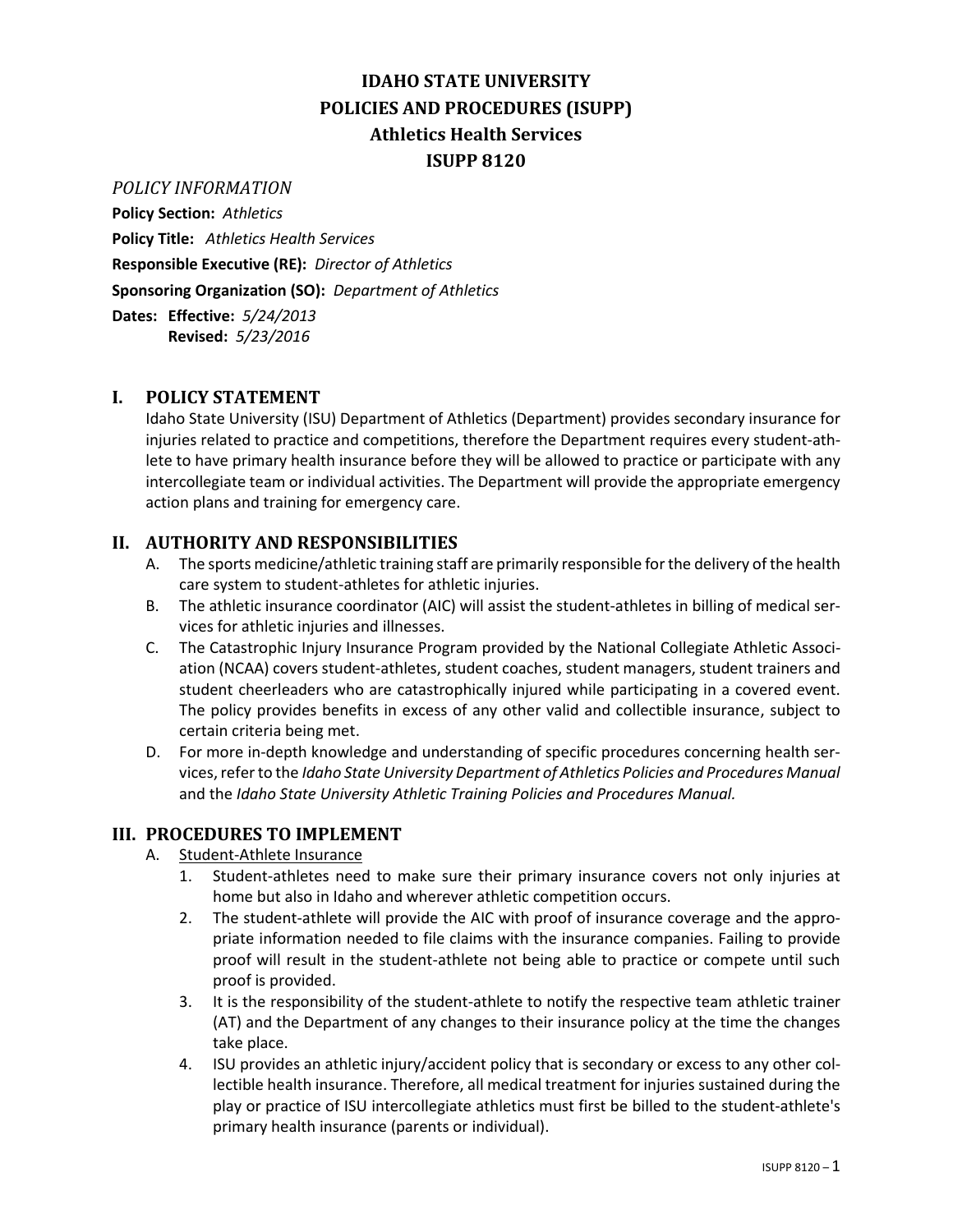- 5. It is the responsibility of the student-athlete to ensure that all claims are processed through his/her primary health insurance.
- B. Health Services
	- 1. The student-athlete should immediately notify an AT of an injury no matter how minor it may appear at the time.
	- 2. The AT will evaluate the injury and make the decision to how the injury will be treated.
	- 3. The Department will not assume any financial responsibility for complications due to failure to follow physician's and/or AT's instructions.
	- 4. The Department cannot assume any financial responsibility for claims resulting from bodily injury caused or contributed by the student-athlete being intoxicated, or being under the influence of drugs or narcotics unless prescribed by a doctor for a medical condition.
	- 5. The Department will not assume any financial responsibility for the treatment of an injury that has not been approved by an AT. If a student-athlete chooses to be treated by medical personnel other than those arranged by the Department's ATs, the Department will not be responsible for communication with the medical providers or assume financial responsibility for treatment including expenses for travel, meals, and overnight accommodations.
	- 6. The Department ATs are the ONLY people who can refer or arrange for any medical treatment. If an injury occurs within the first month of the semester and the student-athlete withdraws from the academic semester, ISU will no longer cover medical expenses except for certain pre-arranged situations.
- C. Athletic Injury/Authorization Referral
	- 1. All medical services for athletic injuries provided to a student-athlete must be coordinated with the team AT if any or parts of the services are to be paid for or provided on behalf of ISU.
	- 2. The insurance designee of the Department will assume responsibility of payment of athletic related injuries ONLY IF an AT has evaluated the injury and determined treatment.
	- 3. Specific procedures for a student-athlete's physician's appointment, diagnostic test, etc., are found in the *Idaho State University Department of Athletics Policies and Procedures Manual*.
	- 4. The Department will try to attempt to relieve any financial burden that may occur from the care of athletic injuries. However, this is not an all-inclusive policy and benefits will be applied subject to the terms and limitations of the policy.
- D. Other Medical Expenses
	- 1. The Department *may* consider payment for certain medical conditions not directly related to athletic participation (see NCAA Bylaw 16.4).
		- a. Such payments may occur during the competitive season if such treatment is deemed necessary for the student-athlete to return to competition.
		- b. All payments must be reviewed and approved by the director of athletics in consultation with the assistant athletic director/university business officer (UBO) prior to any services being performed or any agreement of payment.
		- c. The UBO will determine which funding source will be used for payment.
	- 2. All other medical care not provided by the above situations will be the responsibility of the student-athlete and/or their family.
- E. Emergency Care
	- 1. For more in-depth knowledge and understanding of emergency action plans (EAP) and lightning safety, please refer to the *Idaho State University Athletic Training Policies and Procedures Manual*.
	- 2. Certification in cardiopulmonary resuscitation (CPR) techniques, first aid, and prevention of disease transmission (as outlined by Occupational Safety and Health Administration [OSHA] guidelines) is be required for all Department personnel associated with practices, competitions, skills instruction, and strength and conditioning (See NCAA Bylaw 17.1.6).